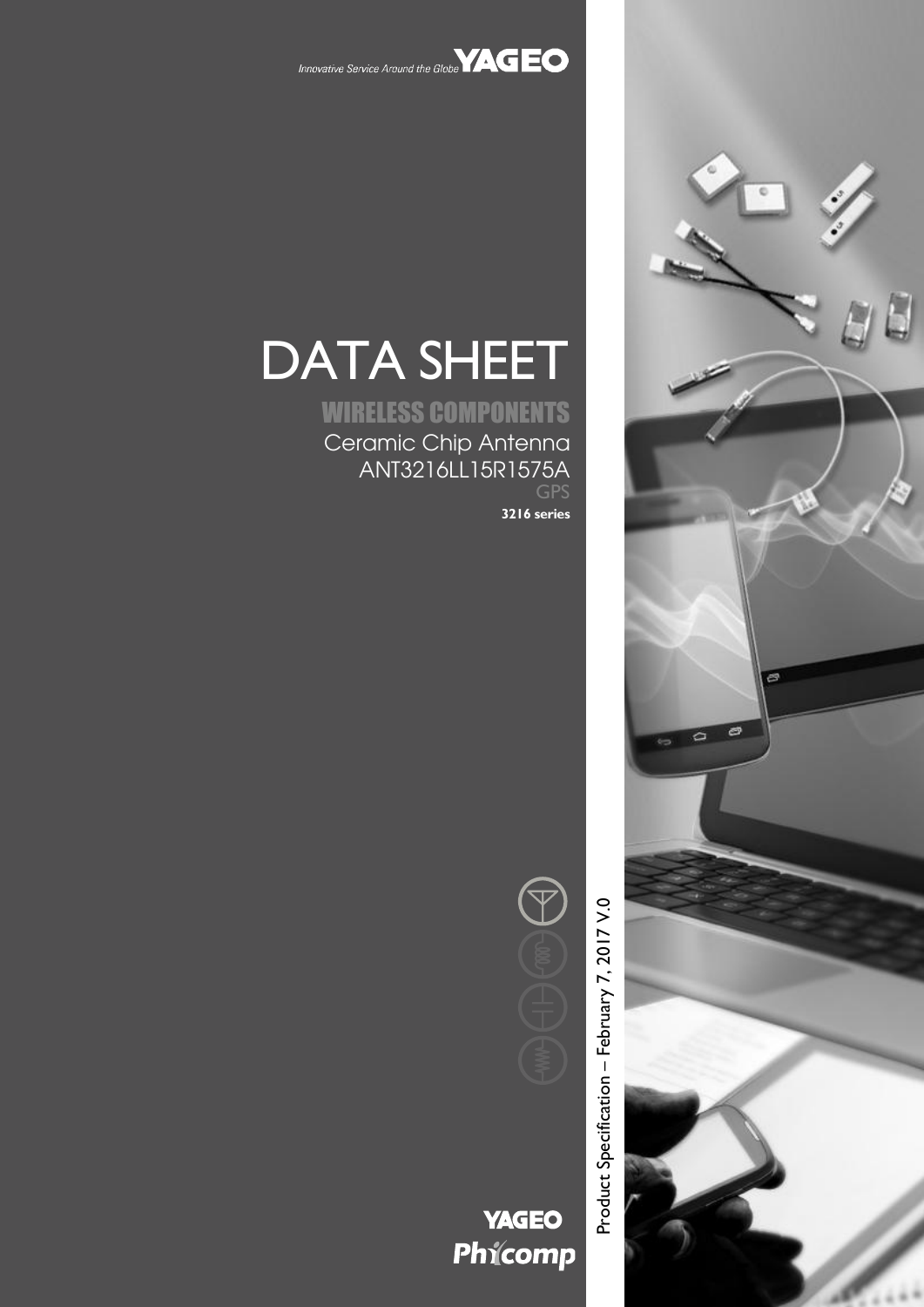WIRELESS COMPONENTS

Ceramic Chip Antenna

2 6

# FEATURES

- Compact size
- High radiation efficiency
- Reflow process compatible
- RoHS compliant

# **APPLICATIONS**

- Tablet
- Navigation device
- Telematics box
- Fleet management

#### ORDERING INFORMATION

All part numbers are identified by the series, packing type, material, size, antenna type, working frequency and packing quantity.

### **PART NUMBER**

|                                     |  | ANT 3216 L LI5 R 1575A |
|-------------------------------------|--|------------------------|
| $(1)$ $(2)$ $(3)$ $(4)$ $(5)$ $(6)$ |  |                        |

#### (1) PRODUCT

ANT = Antenna

#### (2) SIZE

 $3216 = 3.2 \times 1.6$  mm

## (3) ANTENNA TYPE

L,F,A = Chip Antenna

#### (4) SERIAL NO.

L15

#### (5) PACKING STYLE

 $R =$  Tape and Reel

#### (6) WORKING FREQUENCY

## 1575 = 1.575 GHz PHYCOMP CTC

CAN4311712151583K

#### 12NC

431171215158

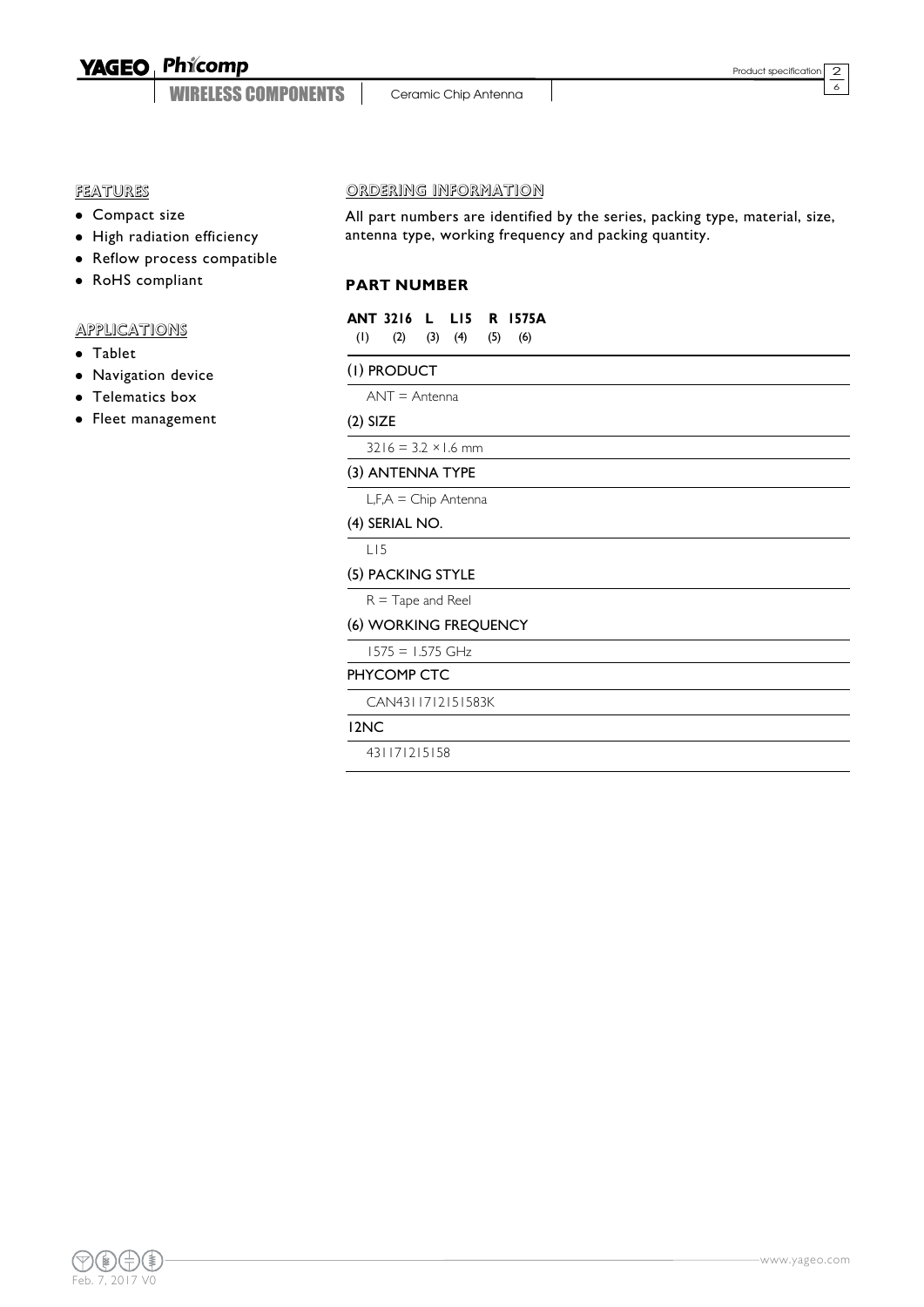WIRELESS COMPONENTS | Ceramic Chip Antenna

3 6

#### **SPECIFICATION**

| -Table I                      |                                        |
|-------------------------------|----------------------------------------|
| <b>DESCRIPTION</b>            | <b>VALUE</b>                           |
| <b>Centre Frequency</b>       | 1.575 GHz                              |
| Bandwidth                     | 51 MHz (Typ.)                          |
| <b>Return Loss</b>            | 10 dB min                              |
| Polarization                  | Linear                                 |
| Azimuth Beamwidth             | Omni-directional                       |
| Peak Gain                     | 2.01 dBi (Typ.)                        |
| Impedance                     | 50 $\Omega$                            |
| <b>Operating Temperature</b>  | $-40$ ~ $105$ degree                   |
| Maximum Power                 | $\mathsf{I} \mathsf{W}$                |
| Termination                   | Ag (Environmentally-Friendly Leadless) |
| Resistance to Soldering Heats | 260°C, 10sec.                          |
|                               |                                        |

#### **NOTE**

1. The specification is defined on Yageo evaluation board

#### **DIMENSIONS**

|          | <b>DIMENSION</b> |
|----------|------------------|
| $L$ (mm) | $3.20 + 0.10$    |
| $W$ (mm) | $1.60 \pm 0.10$  |
| $T$ (mm) | $1.20 \pm 0.10$  |
| $A$ (mm) | $0.80 \pm 0.15$  |
| $B$ (mm) | $1.60 + 0.20$    |

| Table 3 Termination configuration |                 |
|-----------------------------------|-----------------|
| <b>TERMINAL NAME</b>              | <b>FUNCTION</b> |
| -S I                              | Feeding Point   |
| S <sub>2</sub>                    | GND             |

#### **OUTLINES**



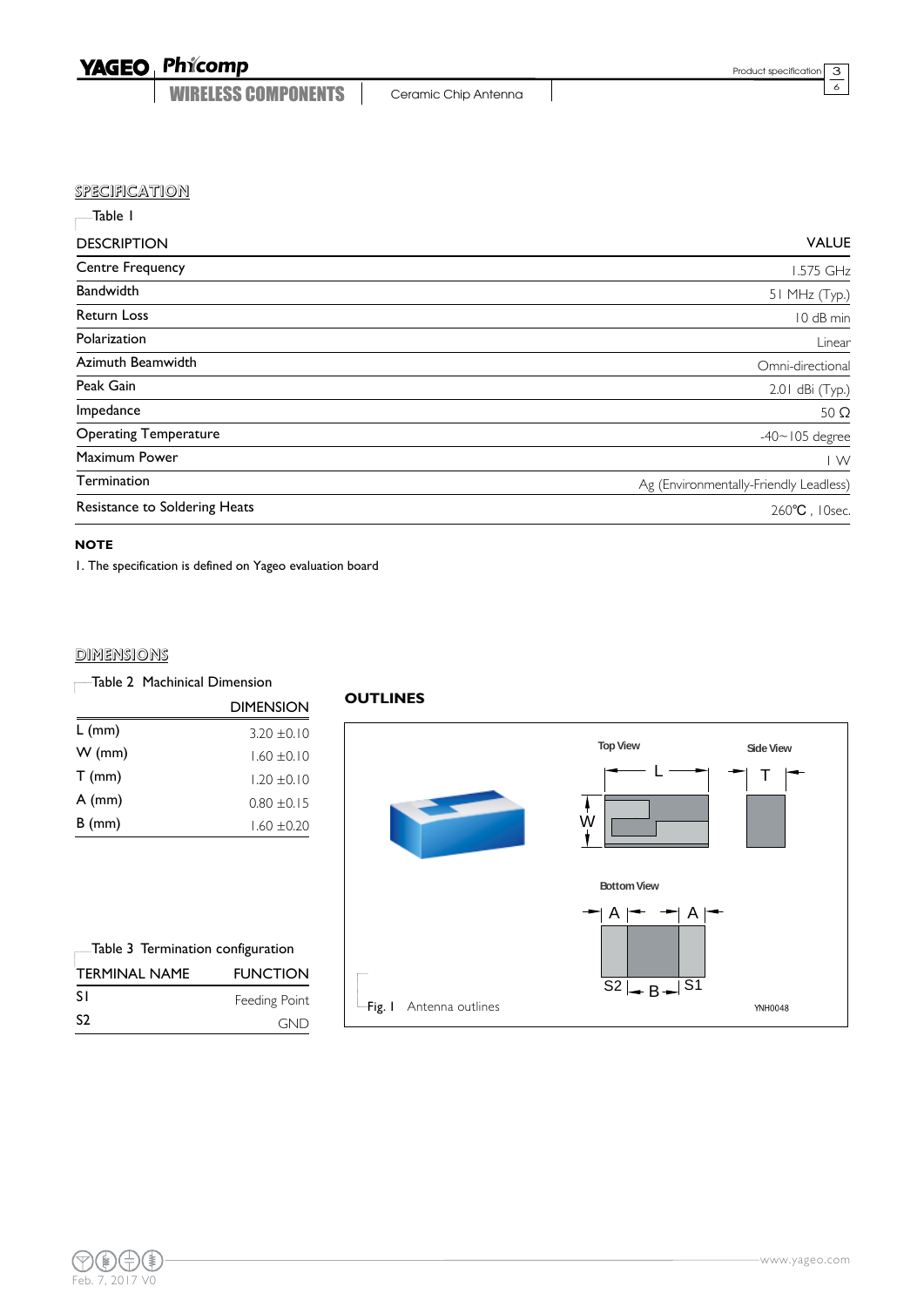WIRELESS COMPONENTS | Ceramic Chip Antenna

4 6



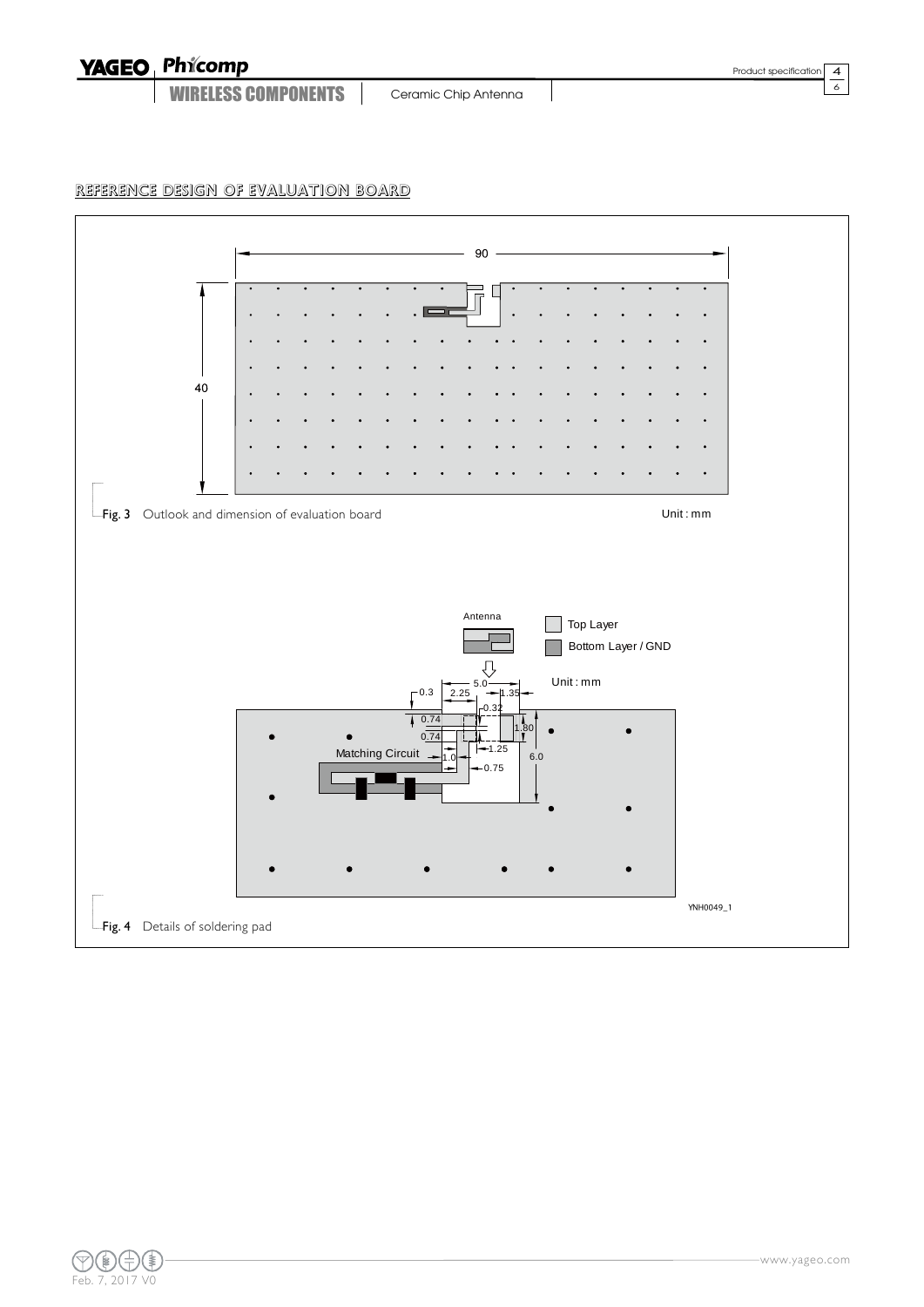WIRELESS COMPONENTS

Ceramic Chip Antenna

5 6

# ELECTRICAL PERFORMANCES